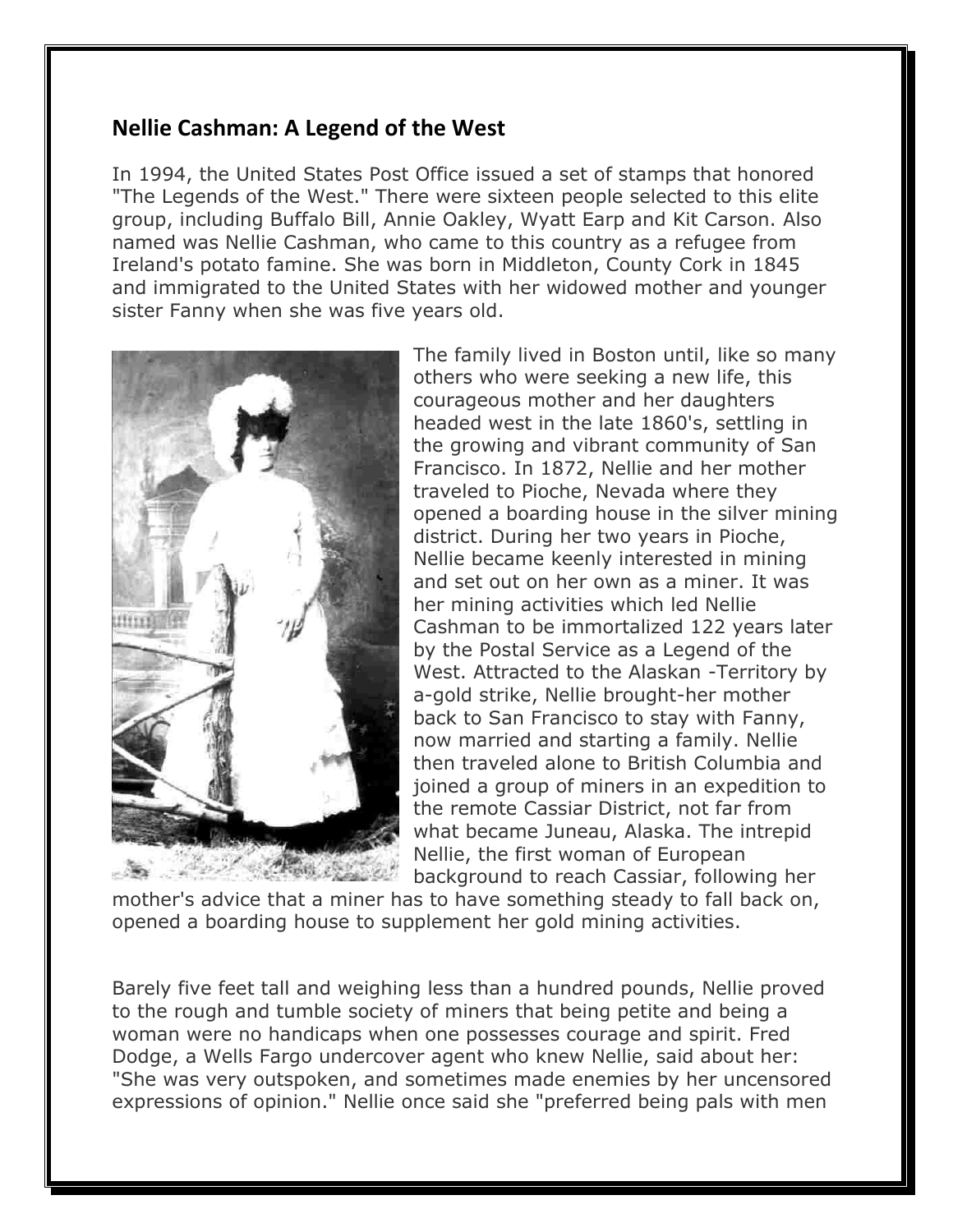to being a cook for one man." The men returned her affection by acting as her "big brother" when a large man's presence was to her advantage.

Nellie earned her reputation as an "angel of mercy" during the winter of 1874-75. While she was on a trip to Victoria to purchase supplies, a severe winter blizzard slammed into Cassiar, cutting off the stranded miners. Nellie purchased the supplies and sleds she needed to launch a rescue mission. She sailed to Fort Wrangell, Alaska with six men she had hired and headed inland through heavy snows. It took seventy-seven days for the rescuers to reach Cassiar and save the lives of two hundred miners. Her success in reaching the miners with the needed medicine and food became the talk of the West. The miners considered her their savior; she had earned the title "The Angel of Cassiar."

With all of her chasing of silver and gold, Nellie never struck it rich, although she hoped, like all of the miners, to hit the big vein that would yield the immense wealth of legends. Her goal in life was to make lots of money and help those who needed help the most. She achieved half of her goal, the part where she would help the needy.

In 1879, Nellie headed south to the warm climate of the Arizona Territory and opened a restaurant in Tucson. Within a year, she moved on to a new silver mining camp at Tombstone where she worked many gold and silver claims. Of course, she also opened six different businesses as backup to the vagaries of mining. Tombstone was the frontier town that has gone down in American popular culture as the epitome of the Wild West. it was the town where the legendary Gunfight at the OK Corral took place in 1881, featuring those almost mythic figures, Wyatt Earp, Doc Holiday, and the Clanton brothers. It was the town that was raided occasionally by Geronomo. While history was being made in Tombstone, Nellie Cashman was doing what she did best, operating a restaurant and helping people. She served many free meals to unlucky miners; she raised money for the Wolfe Tone Branch of the Land League to help the Irish; she helped to establish the first hospital in Tombstone; and she raised money to erect Sacred Heart Church, the first Catholic church in the town.

When in 1881, her brother-in-law Tom Cunningham died, Nellie took in her sister Fanny and her five children. She became the sole spiritual and financial support of her five nieces and nephews when Fanny died three years later. Recognizing the children's need for a good education and Tombstone's inability to provide it, Nellie sent the children to Catholic schools in California and remained always a part of their lives. Nellie was like a mother to her sister's children, but when asked why she had never married, she replied, "I haven't had time for marriage. Men are a nuisance